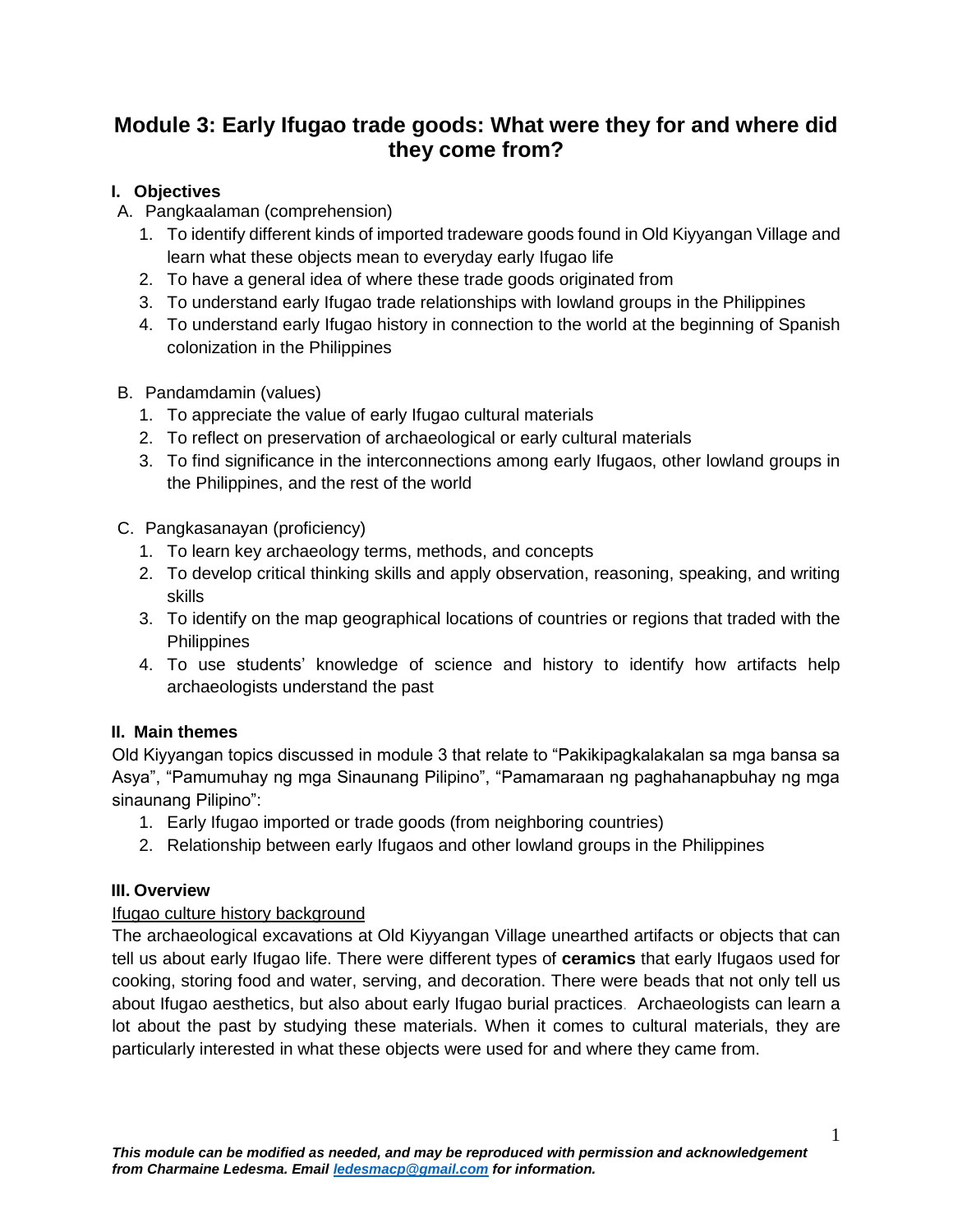There are three kinds of ancient ceramics in the Old Kiyyangan Village: **earthenware**, **stoneware**, and **porcelain**. These ceramics are represented in different types: bowls, cooking pots, and water jars. The most common type of ceramic found in the Old Kiyyangan Village are earthenware ceramics from cooking pots and water jars (Figure 1). Stoneware (Figure 2) and porcelain (Figure 3) are classified as **tradeware** ceramics, because they were obtained at some point in time through **trade** or exchange.

Stone and glass beads are other examples of trade items found in excavations at Old Kiyyangan Village (Figure 4). Ifugao historian Lourdes Dulawan notes that beads and other **heirlooms** are some of the items that make up early Ifugao wealth. Early Ifugaos wore beads as jewelry, but they were also used as burial goods (Figure 5). Most beads at Old Kiyyangan Village were found in burial jars, which indicate the different purposes of tradeware items. They can be used as heirloom pieces, decoration, jewelry, for economic trade, or for burial.

These trade items were not made in Ifugao and come from other parts of the world. They came from ships on the coast, traded or sold in the lowland areas of the Philippines, and then brought to Ifugao and other neighboring highland areas. In the Old Kiyyangan Village, archaeologists found porcelain that were made from Europe or China. Stone and glass beads were traded all over Southeast Asia during that time. Evidence of these trade goods indicates that early Ifugaos interacted with lowland regions and had access to these tradeware items. Historic accounts of the early Ifugao also document this socio-economic relationship between lowland and highland groups. Possession of these imported goods, such as porcelain and beads, was highly prized and signified a social status in early Ifugao society.

#### *Vocabulary*

- **Ceramics** Pots and other materials made from clay. They are created by shaping the clay, then hardening it by firing in heat
- **Earthenware** Ceramic ware made of slightly porous or coarse clay and hardened at low heat

**Stoneware** - Strong ceramic ware made of nonporous clay and fire-hardened at high heat

- **Porcelain** Hard, white ceramic ware made of fine-grained clay and hardened at very high temperature
- **Tradeware** Materials that are bought, sold, or exchanged economically

**Trade** - The activity or process of buying, selling, or exchanging goods or services

**Heirloom** - A valuable object that has belonged to a family for several generations

#### Archaeology background

**Archaeology** is the study of the past through material remains left by human activity. These material remains are called artifacts and they are either made or modified by people. **Artifacts** reveal patterns that can indicate wealth, social status, livelihood, heritage, activity, customs, traditions, and values.

Archaeologists study changes in society through time, from prehistory to history. The analysis of transformations of artifacts through time is one way of explaining social change. The things we use today may be different in the future. These things, then, later on become artifacts for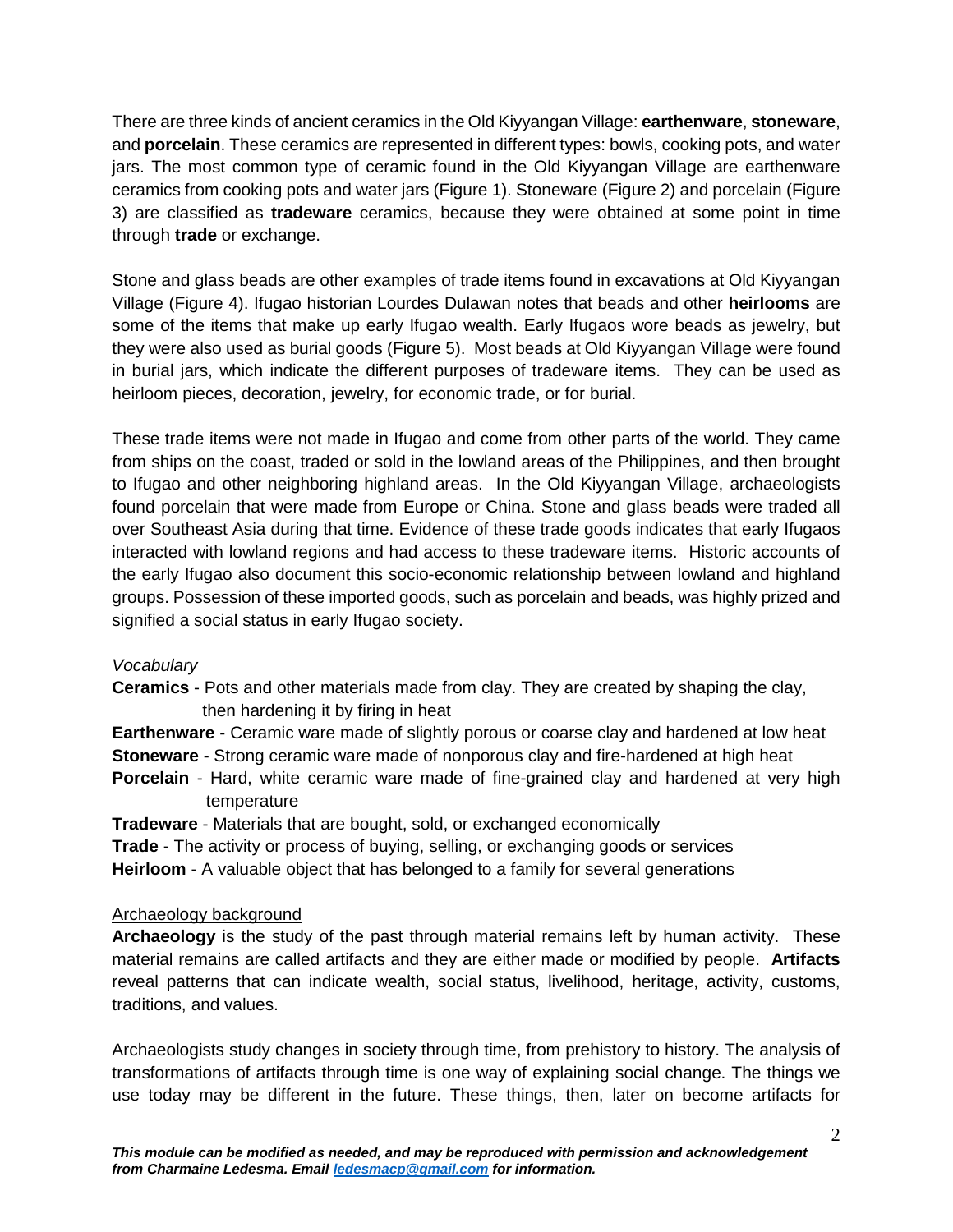archaeologists to study and analyze. A similar situation is seen in studying the archaeology of the Old Kiyyangan Village. Early Ifugaos owned things that are not as often used or not completely used at all by modern Ifugaos. There are also early Ifugao customs that are not practiced today. By looking at the artifacts, we can see these changes in the everyday lives of past people: changes in the material wealth, changes in livelihood, changes in lifestyle, and changes in the environment.

Archaeologists keep a detailed record of artifacts they excavate in order to explain the chronology or order of events in history of a place. Each artifact fits as a piece of a whole puzzle of history. Removing an artifact from its **provenience** or origin changes the history of the archaeological site. Provenience in archaeology is very important, because it helps in the preservation of the history of a place. Stealing, illegaly selling, or improperly excavating these artifacts are acts of a **treasure hunter**, not of protectors of the integrity of the history of a culture.

## *Vocabulary:*

**Archaeology** - The study of the past through material remains left behind by human activity **Artifacts** - Material or object made by humans; artifacts are usually portable

**Provenience** - The location of a specific object at an exact point on an archaeological site **Treasure hunter** - Any person who collects archaeological objects in an unscientific manner for personal gain, and whose actions result in the destruction of surrounding data. Treasure hunting is illegal artifact collecting.

## **IV.Process (Structure and rationale of the module)**

A. Paghahanda (Getting ready – introducing the module in class)

Rationale: Module 3 focuses on early Ifugao cultural materials to explain Ifugao interactions. This module highlights Ifugao trade and the relationship between early Ifugaos and lowland groups in the Philippines. These excavated objects provide a glimpse of Ifugao's everyday life, their possessions and interactions. The archaeology activity in this module introduces the OKV artifacts to students to teach them how archaeologists interpret the Old Kiyyangan artifacts. This understanding or knowledge, in turn, can apply to the preservation of historical/archaeological sites and materials in Ifugao. In the case of this module, the preservation of early Ifugao cultural material.

## B. Paglinang ng aralin (making sense of the module)

Ifugao culture history background:

The Ifugao culture history background of this module provides a summary of the most prevalent cultural materials in the Old Kiyyangan Village: ceramics (earthenware, stoneware, and porcelain) and beads. These artifacts can tell us how these materials were used (wealth and possession; daily activities) and where the materials came from (local and imported productions). Information from this module may be used to address topics in early Filipino way of life (pamumuhay ng sinaunang Pilipino at paraan ng ikabubuhay) and early trade networks (sinaunang pakikipagkalakalan).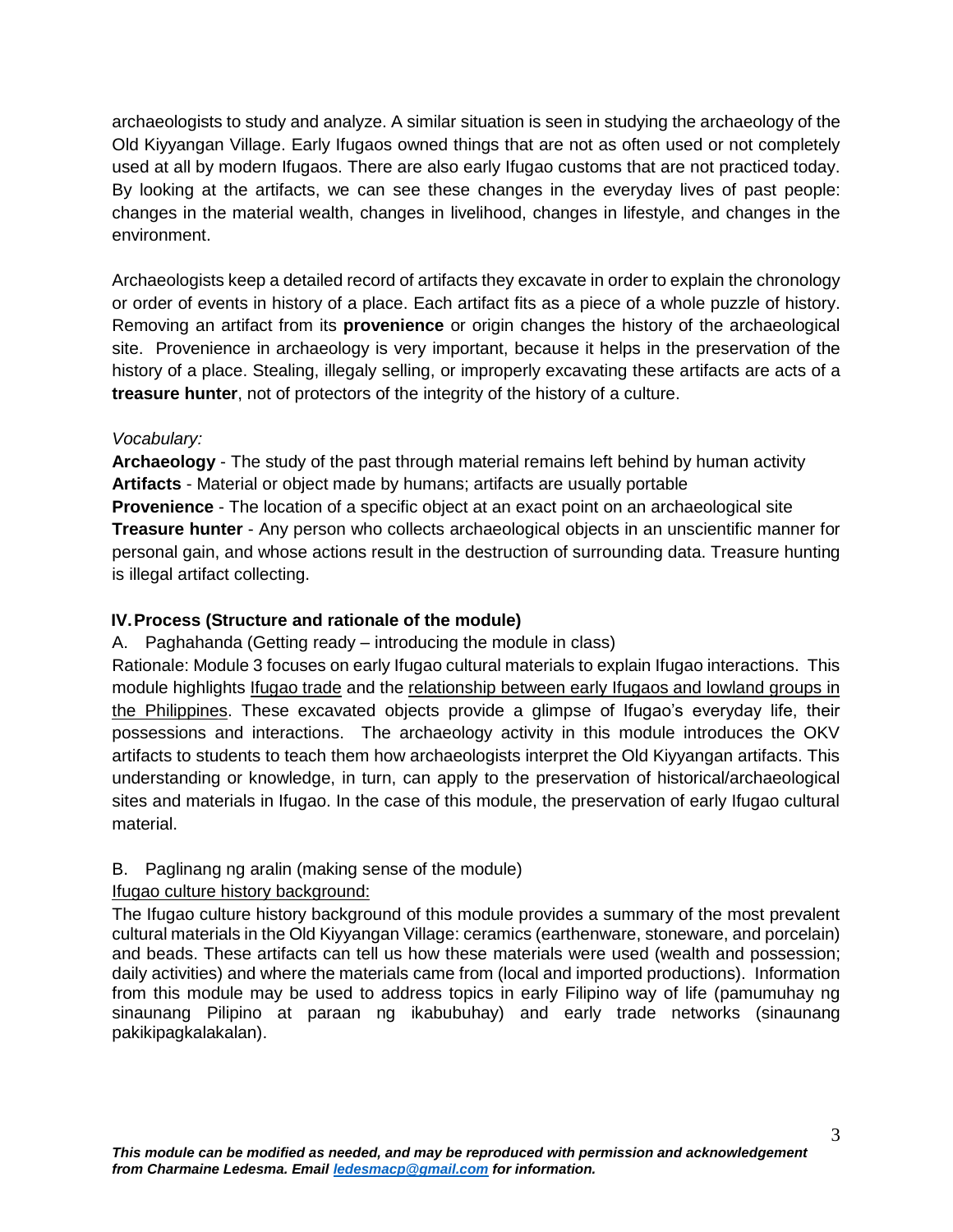

*Teacher tip: Provide a world map indicating Europe, Asia, and Southeast Asia. Make use of the world map during discussion. Let students locate Philippines, China, the European continent, and Southeast Asia. Locate Ifugao in Northern Luzon, circle the Philippines, and then draw a line connecting China, Europe, and Southeast Asia. This will show students the trade networks and the global interactions of the past, and how connected the Philippines was to other parts of the world.*

#### Archaeology background:

The archaeological focus of this module is on OKV material culture: beads, porcelain, earthenware, and stoneware ceramics. Artifacts are the main source of data for archaeologists. They help us understand past people's lives. Artifacts collected through archaeological excavations require proper techniques and careful documentation. How these artifacts are treated and collected are very important in preservation and interpretation of the archaeological site.

The activity in module 3 is a review of previous archaeology activities in modules 1 and 2. Module 1 teaches that interpreting archaeological sites requires archaeologists to recognize discerning patterns in the archaeological record. That is the reason why archaeologists sort and list artifacts to look for characteristics that typically describe places of human activities (i.e. cooking, butchering, tool-making, fishing, taking care of the sick). In this module's activity (module 3), sample artifacts are strategically placed to recreate an OKV excavation site that includes all the cultural materials mentioned in this module (see Section III overview). The activity also provides an historical interpretation of the site. What should be emphasized here, however, is not the archaeological interpretation, but the significance of the artifacts. The goal of this activity is for students to understand how artifacts play an important role in understanding the history of a place. Knowing that some early Ifugao artifacts hold higher historical value, artifacts that are improperly taken out of context ultimately destroy and take away the history of the place. This prevents descendant communities from knowing their history and appreciating their heritage.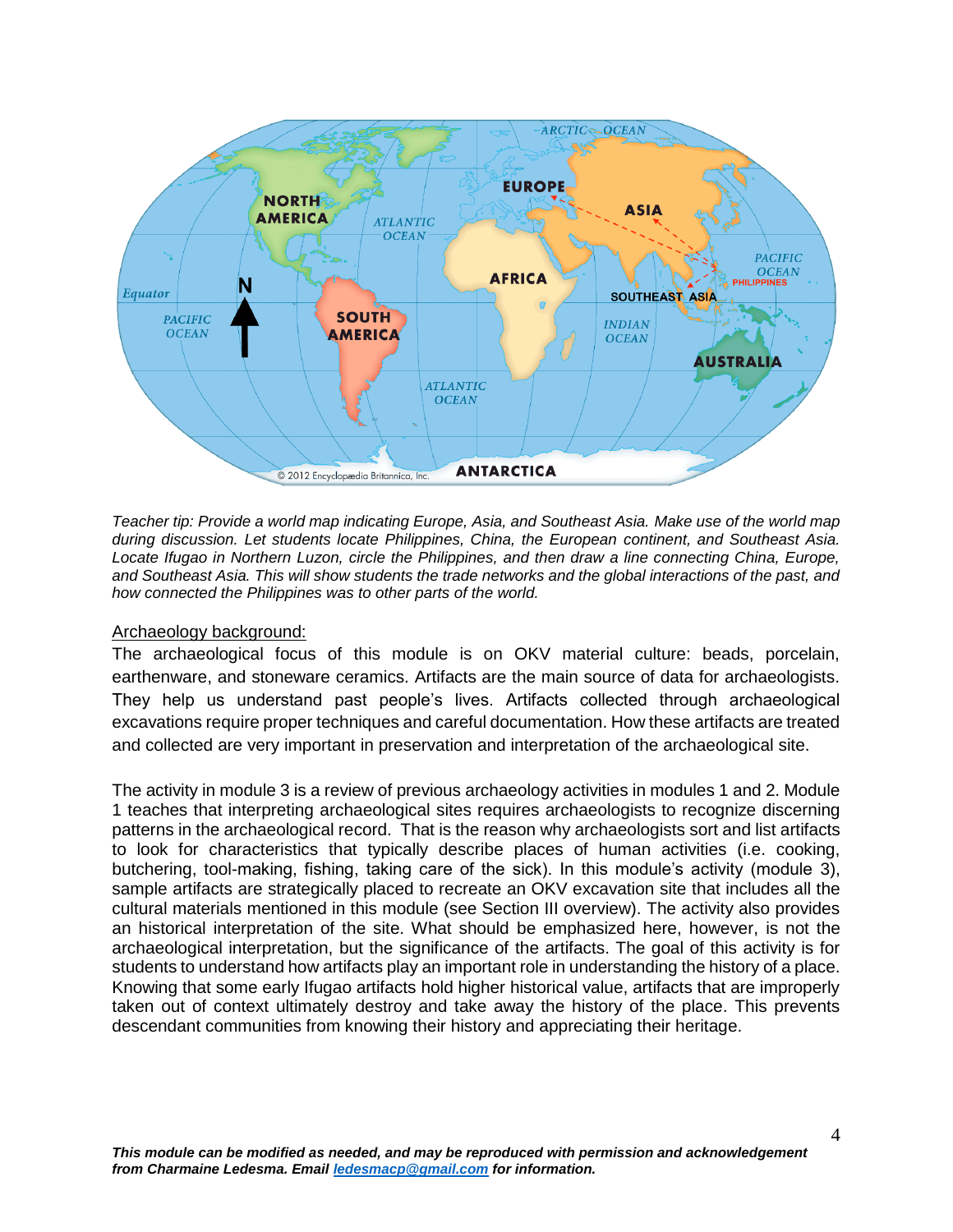### Archaeology Activity:

This activity is similar to the archaeology activity in module 1, but instead of using modern materials, this activity now uses sample materials from Old Kiyyangan. This activity emphasizes how archaeologists interpret archaeological sites. This activity, however, goes a step further by applying gained archaeological knowledge of the site to the significance of preservation a site.

#### **Site on the Floor**

(Archaeology activity adapted from The Society for Georgia Archaeology (1992) Archaeology in the Classroom by Teachers for Teachers)



"Archaeological site" floor activity

#### *Materials*

- Modern objects that resemble artifacts from Old Kiyyangan Village: broken pieces of earthenware pottery, porcelain, beads
- Manila paper or cartolina
- Markers, crayons

## *Procedure*

Set up: Gather together objects that resemble the artifacts from Old Kiyyangan Village. Some artifacts should indicate trade like porcelain or beads; some need to be earthenware pots. Other artifacts should be decorative.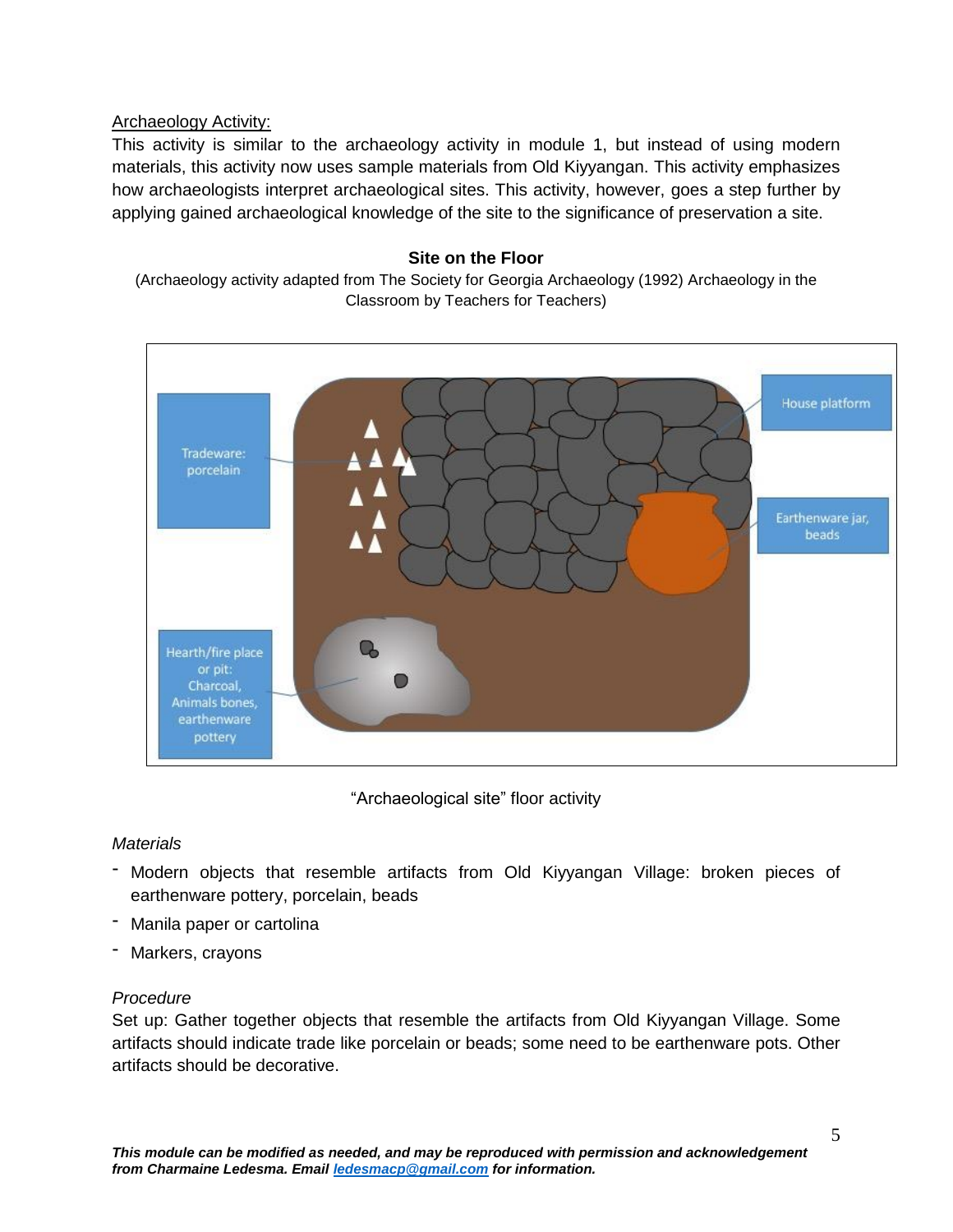- 1. Lay out an "archaeology site" on Manila paper or *cartolina* (poster board). Group similar items together to show different activity areas. In a piece of paper, let each group of students describe and identify different artifacts found at the "site". This is an example of "recording a site". Students are allowed to touch the "artifacts" but should practice provenance.
- 2. Explain the artifacts and the idea of context to students. Show how the artifact concentrations are patterns of human activity.

*Sample script:* The activity is an imaginary archaeological site. In this make believe scenario, the house platform serves as the floor of the house. Tradeware ceramics are found on the edge of the house platform, while the earthenware ceramics are found in the hearth. This could indicate that earthenware ceramics are used for everyday activity, such as cooking and storing food. Tradeware ceramics on the other hand might not have been used for cooking, but for decoration or serving dishes inside the house. The hearth is indicated by the presence of charcoal, animal bones, and earthenware ceramics.

3. Act out "discovering" a site. State that you have always wanted to own some "antiques" and that they would look great on your TV cabinet. Be selective in the artifacts you take. Take the tradeware artifacts. Pocket the porcelain, beads, and other "pretty" items, leaving the "plain" ones behind like the earthenware sherds. Now ask students what happened to the site.

*Sample script:* What if one day I happen to be at an archaeological or historical site and I knew about the value of these tradeware items like the porcelain and beads. And I secretly take them and put them in my pocket for my own keeping so I can decorate my own house or sell them to make money. What do you think will happen to the site? How did the story of the site change? What is the new picture of how people lived? Can we tell if they traded? Can we tell the social status or wealth?

The answers to these questions no longer exist, because I picked up the artifacts that were supposed to help answer those questions. So how should we help protect our cultural materials?

#### **V. Importance/significance of the lesson**

Old Kiyyangan Village has early Ifugao trade items like ceramics and beads. These prized heirloom pieces had been in families for generations and were symbols of status or prestige in the community. Trade items, especially beads, were also used as grave goods in early Ifugao burial practices. Trading ships carried imported items made from China, Europe, and other places in Southeast Asia. These imported goods were traded in the lowland regions of the Philippines, and later brought to the highlands for trade.

Archaeology is the study of early cultural material to understand and make sense of past people's lives Provenience of artifacts is important so archaeologists can properly put together the puzzle pieces of history. Treasure hunting (such as looting or stealing and improper excavation of historical or cultural significance) is not archaeology. It destroys valuable information and the cultural and historical integrity of a site. Knowing one's history can help safeguard cultural information and can preserve cultural heritage.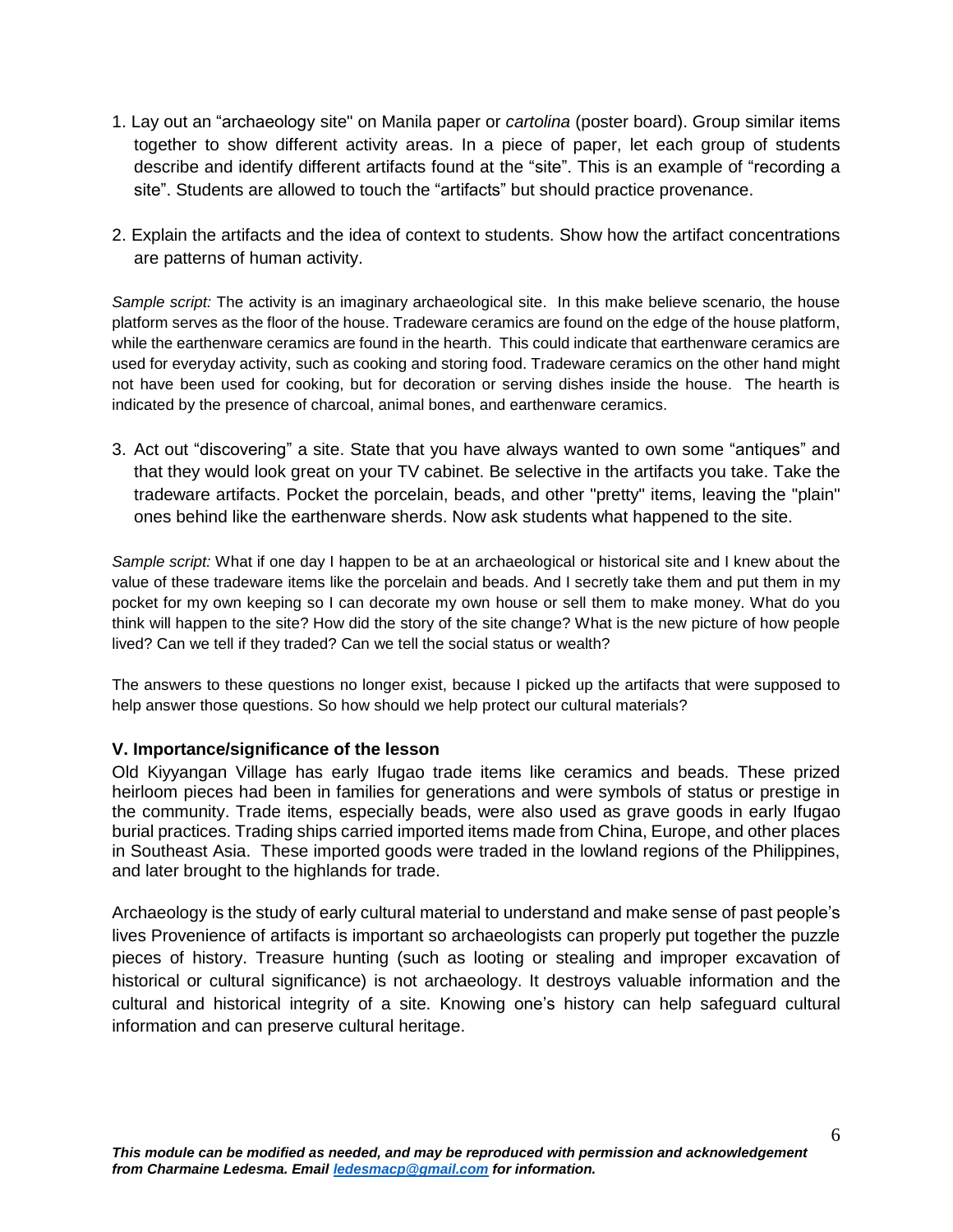#### **VI. Evaluation**

Game: Charades

Time: 30 seconds per team (Teacher serves as the timer, moderator, and score keeper)

| Beads worn by an Ifugao An archaeologist digging<br>woman                    | *Ifugao word/phrase that is<br>related to lesson* |
|------------------------------------------------------------------------------|---------------------------------------------------|
| An Ifugao trading pottery to Pot-hunter stealing artifacts<br>another person | *Ifugao word/phrase that is<br>related to lesson* |

Words/phrases to act out (sample):

- 1. Divide the class in two teams.
- 2. A Team 1 player chooses a clue from the box and secretly reads the word or phrase. The "timer" starts, and the Team 1 player acts out the clue until a teammate guesses the correct answer or time expires. If Team 1 is unable to answer, Team 2 will have a chance to guess the clue.
- 3. Team 2 scores if they guessed the word/phrase correctly. If Team 2 does not get it right, Team 2 player picks another clue from the bowl.
- 4. Members alternate to allow every player to act out a clue and then the order is repeated.

#### **VII. Summative test**

Correct answer:

- I. Matching type
	- 1. B
	- 2. D
	- 3. A
	- 4. C

#### II. Multiple choice

- 1. D
- 2. A
- 3. C
- 4. B
- III. Map



**See Summative test on page 8.**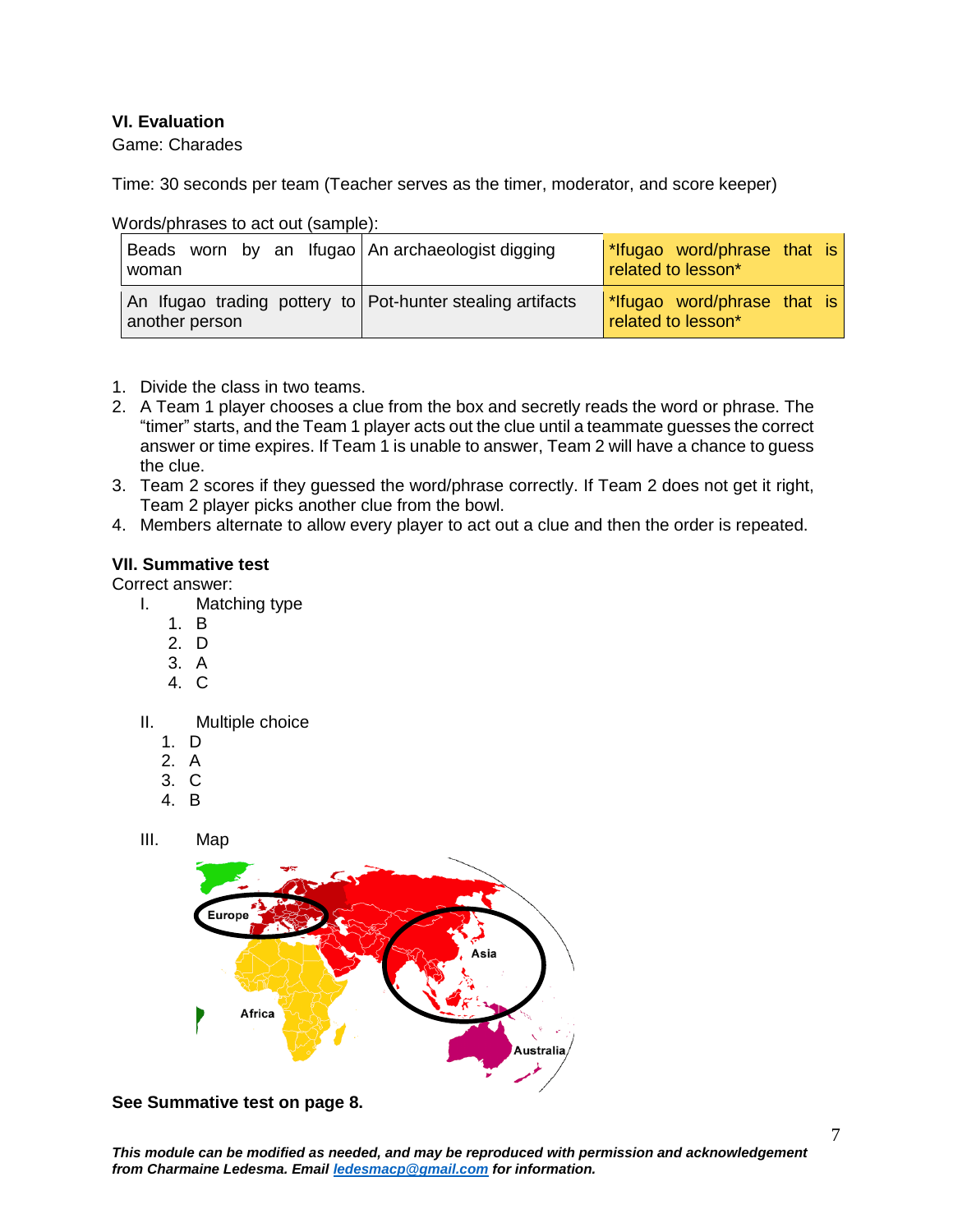### **Summative test**

## **I. Matching the words to the right artifact. Write the correct letter below.**

Earthenware pottery

**Stoneware** 

Porcelain

**Beads** 

#### **II. Multiple choice**

- 1. What is an example of tradeware item in Ifugao?
	- a. Rice
	- b. Beads
	- c. Porcelain
	- d. B and C
- 2. Archaeologists learned that these tradeware items were imported from other places. How did they get to Ifugao?
	- a. Ifugaos traded with nearby lowland groups from foreign trade ships to the coast
	- b. Ifugaos who worked in the lowlands brought them home as pasalubong
	- c. Ifugaos bought them from other Ifugaos
	- d. None of the above

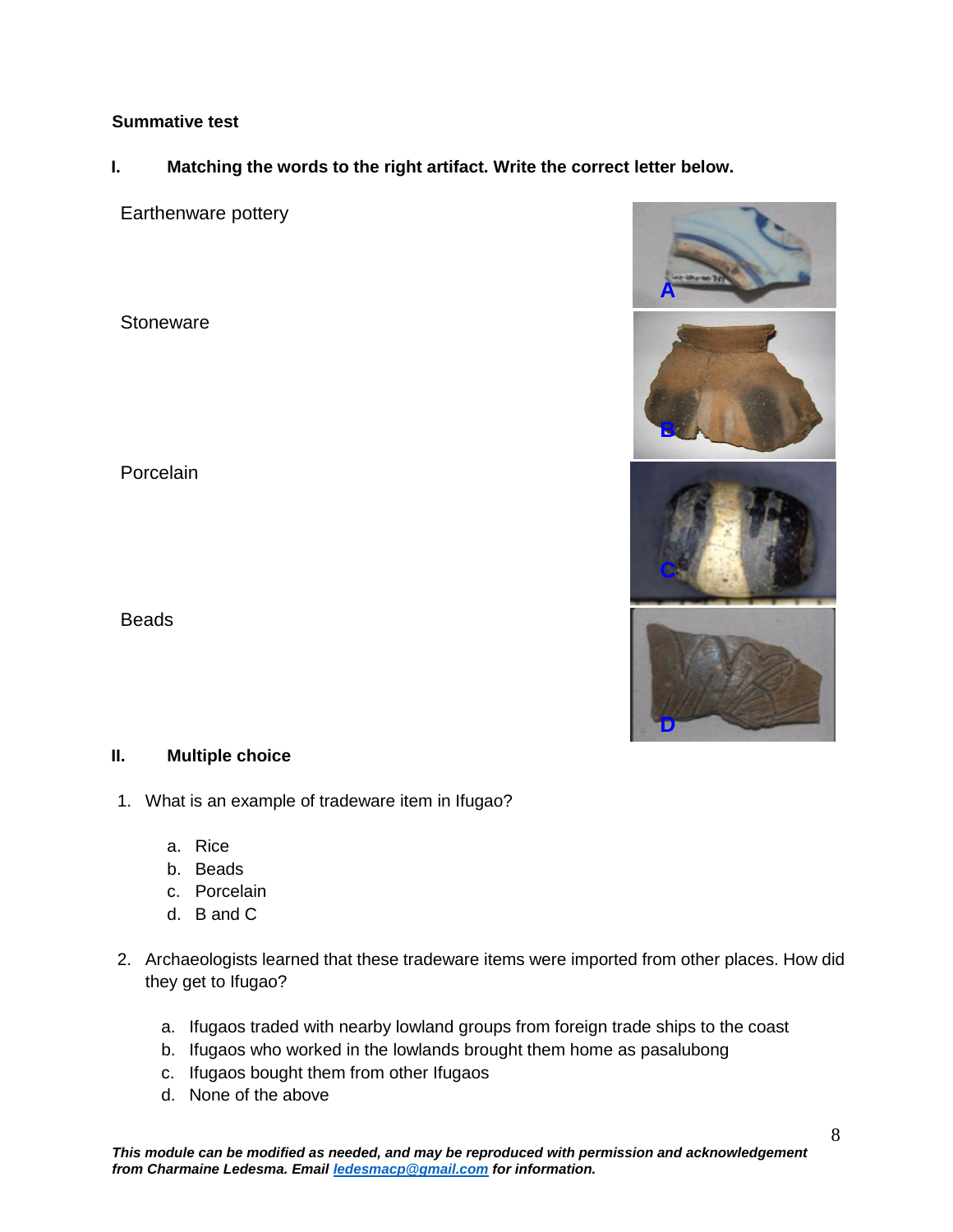- 3. Why did these tradeware items mean to early Ifugaos?
	- a. They were not important
	- b. Souvenirs
	- c. Wealth
	- d. Religious items
- 4. What is a treasure hunter?
	- a. Any person who studies archaeology.
	- b. Any person who collects archaeological objects or excavates sites in an unscientific manner for personal gain, and whose actions result in the destruction of surrounding data
	- c. Any person who digs.
	- d. Any person who travels to different parts of the world.

#### **III. Map. Circle the regions or continents, where the Philippines traded in the 1500s.**



**Short answer. What is the importance of these artifacts to Ifugao culture and Philippine history**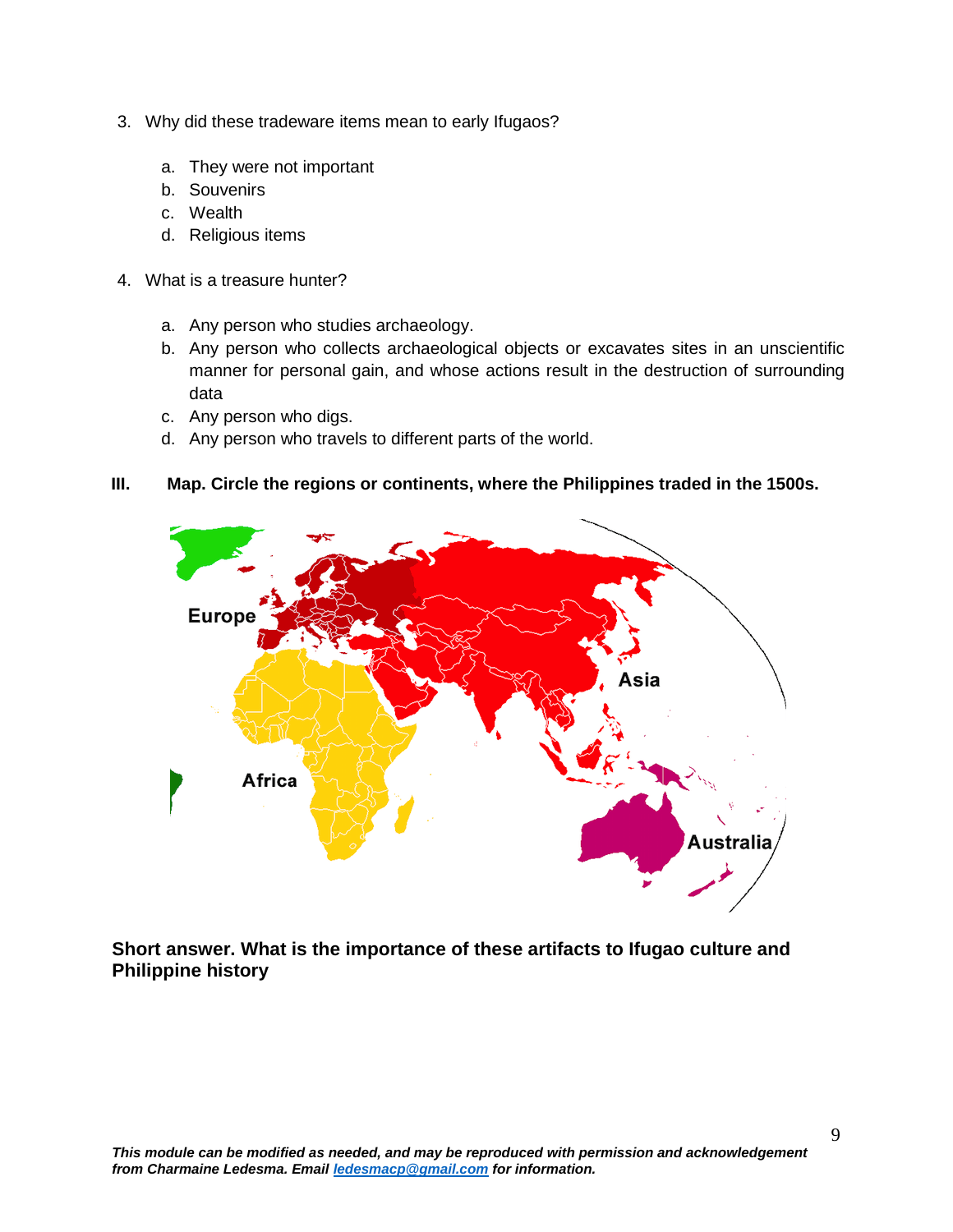

Figure 1. Old Kiyyangan earthenware pottery (Photo courtesy of IAP 2013, Dr. Stephen Acabado)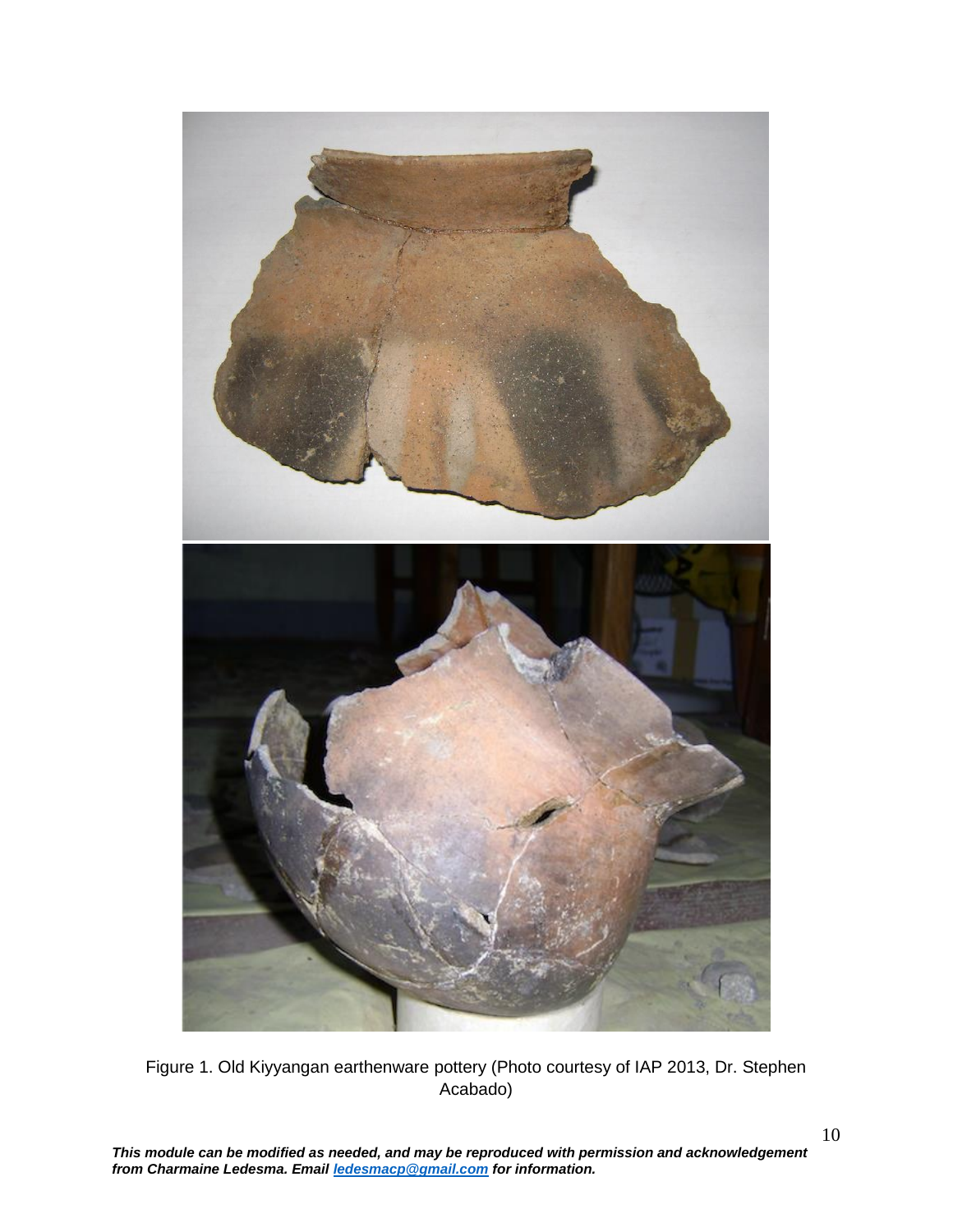

Figure 2. Old Kiyyangan Stoneware (Trade items). (Photo: IAP 2012 community presentation, "Artifacts recovered" by Cabrera V., Lun, V., and Sioco M.)

*This module can be modified as needed, and may be reproduced with permission and acknowledgement from Charmaine Ledesma. Email [ledesmacp@gmail.com](mailto:ledesmacp@gmail.com) for information.*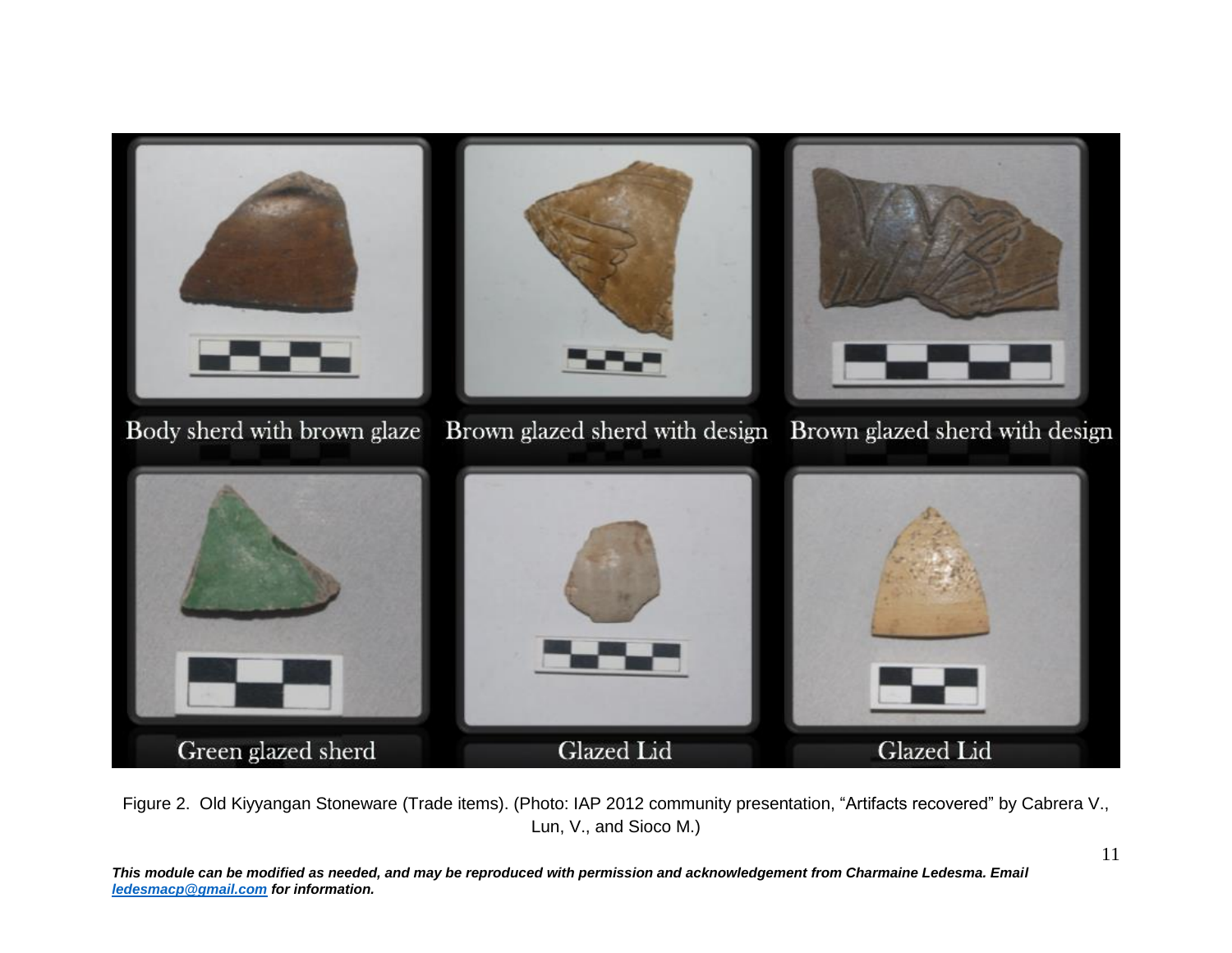

Figure 3. Old Kiyyangan Porcelain (Trade item). (Photo: IAP 2012 community presentation, "Artifacts recovered" by Cabrera V., Lun, V., and Sioco M.)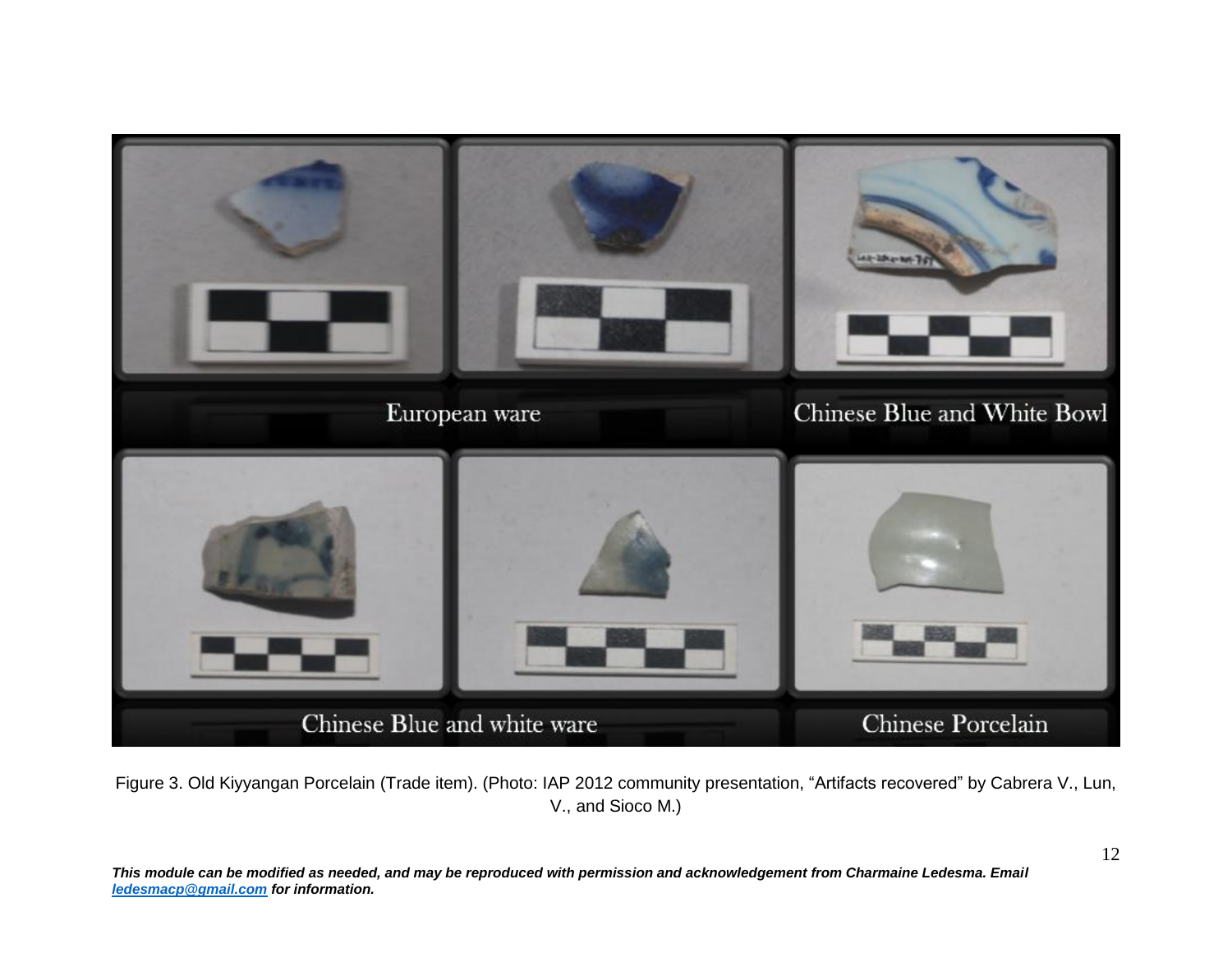

Figure 4. Old Kiyyangan Beads (Trade item). (Photo: "Global connections: Beads and the interaction network of the Ifugao, Cordillera, Philippines" by Yakal, M. and Moore, J.)

*This module can be modified as needed, and may be reproduced with permission and acknowledgement from Charmaine Ledesma. Emai[l ledesmacp@gmail.com](mailto:ledesmacp@gmail.com) for information.*